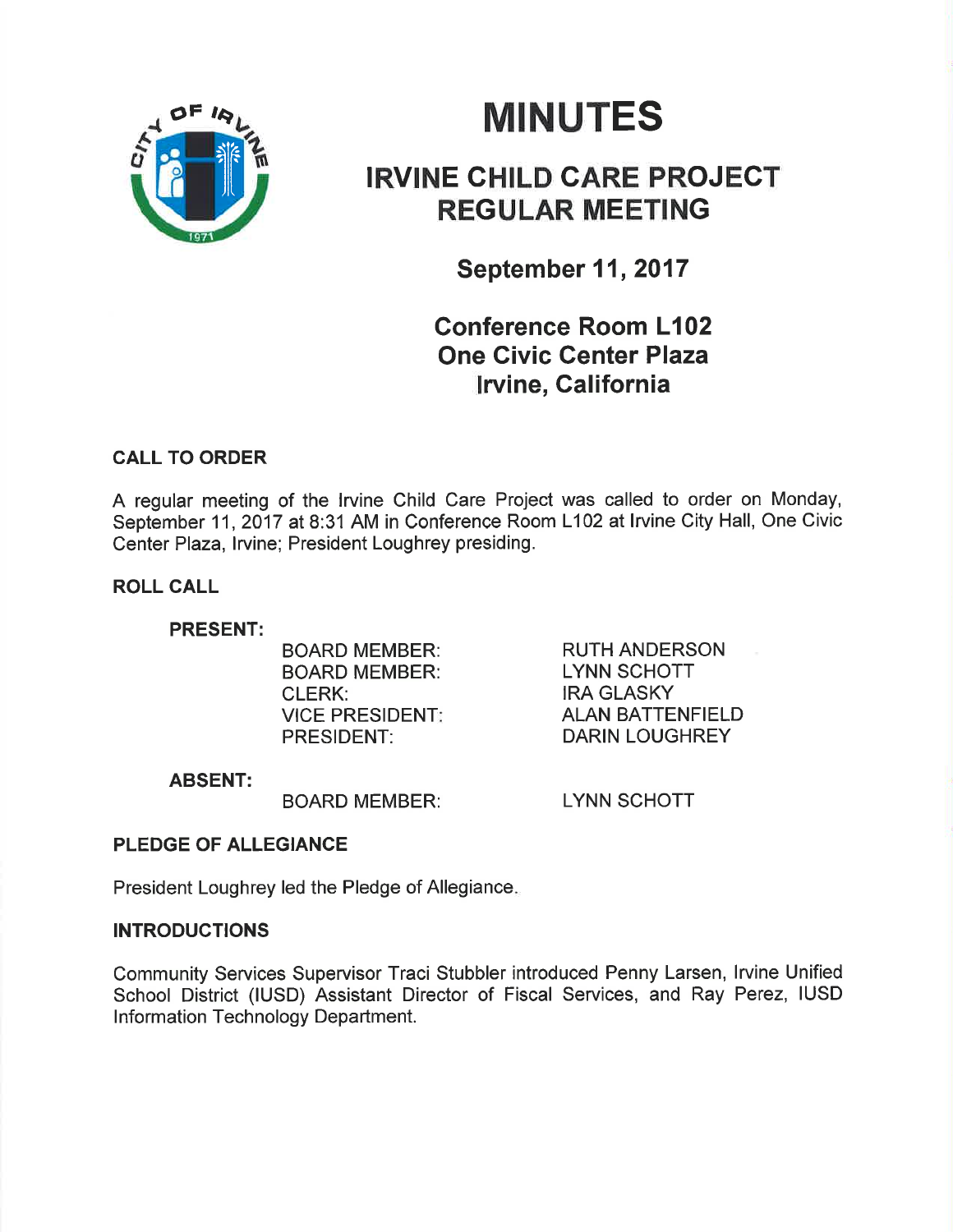# ANNOUNCEMENTS

There were none.

# PRESENTATIONS

There were none.

# ADDITIONS AND DELETIONS TO THE AGENDA

There were none.

# PUBLIC COMMENTS

There were none.

# CONSENT CALENDAR

Moved by Board Member Anderson, seconded by Clerk Battenfield and unanimously carried by members present to approve Gonsent Galendar items <sup>1</sup> through 16.

Ayes: 4 Anderson, Battenfield, Glasky, Loughrey Noes: Absent: 1 Schott

# 1. APPROVAL OF IRVINE CHILD CARE PROJECT (ICCP) MINUTES

ACTION: Approved minutes of the lrvine Child Care Project regular meeting of June 12,2017.

# 2. WARRANT REQUEST - CHILD DEVELOPMENT CENTERS, INC.

AGTION: Approved payment of \$46,056.82 to Child Development Centers, lnc. for child care development services for July 1-31,2017.

# 3. WARRANT REQUESTS - IRVINE CHILDREN'S FUND (ICF) SCHOLARSHIPS

ACTION: Approved payments for warrants totaling the amount of \$8,849.83 for ICF Scholarships during the month of July 2017.

- $\bullet$  \$5,223.58 to Rainbow Rising
- $\bullet$  \$ 707.50 to Kids Stuff
- \$2,118.75 to Child Development Centers, Inc.
- **S** 800.00 to Creekers Club<br>**S** 0.00 to Dolphin Club
- 0.00 to Dolphin Club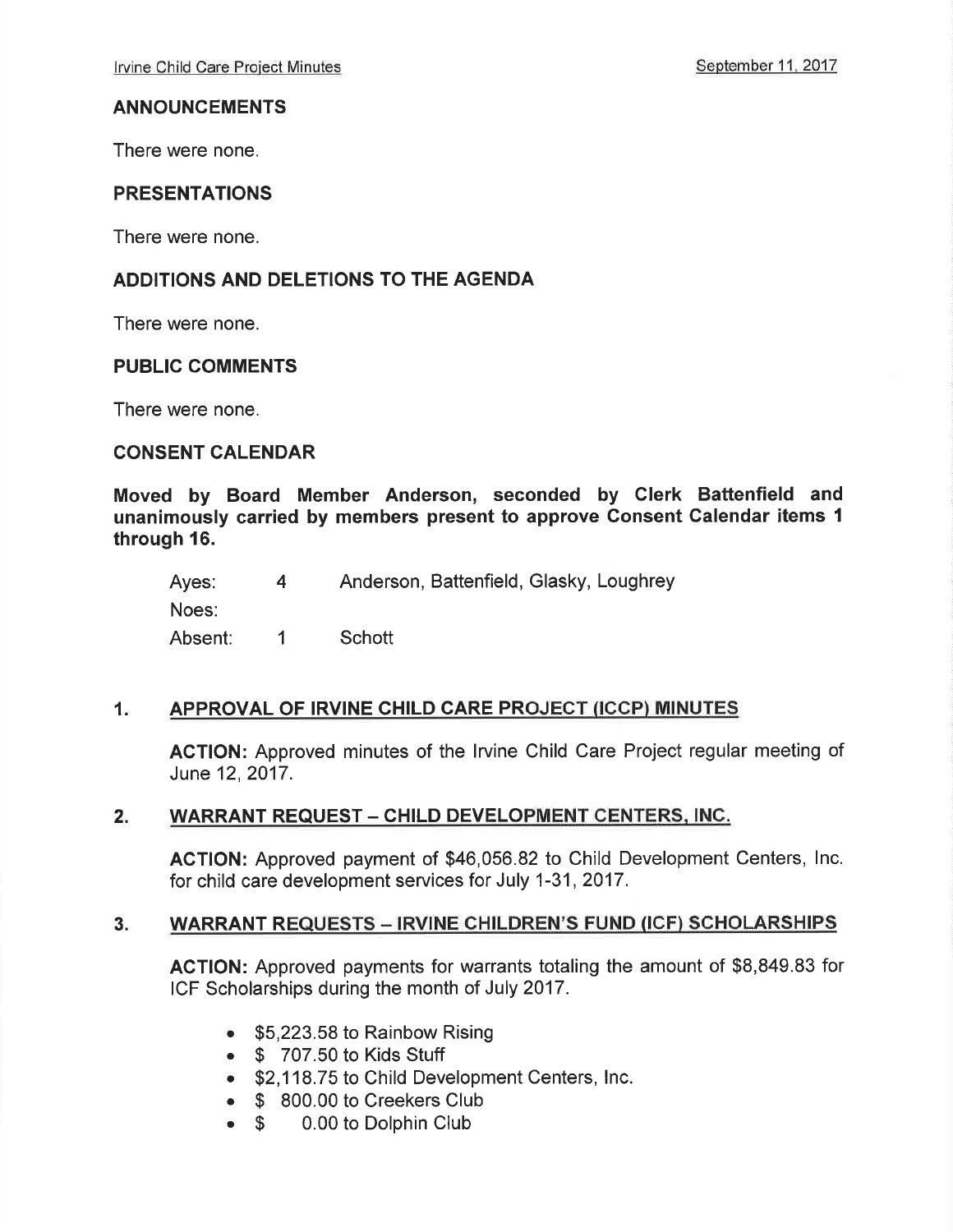# 4. WARRANT REQUEST - CITY OF IRVINE

ACTION: Approved payment of \$20,867.13 to the City of lrvine for Program Administration, Grant Administration, and Supplies for the month of July 2017.

- \$19,953.13 for Program Administration
- \$ 914.00 for Grant Administration<br>• \$ 0.00 for Supplies
- 0.00 for Supplies

# 5. WARRANT REQUEST - IRVINE UNIFIED SCHOOL DISTRICT (IUSD)

AGTION: Approved payment of \$60,600.71 for Facilities and Financial Support Services, Utilities, Custodial Services, Custodial Equipment Amortization and payment for sale of IUSD-owned portables to ICCP for the month of July 2017.

- . \$35,823.50 for Custodial Services
- 675.00 for Custodial Equip Amortization
- . \$10,589.42 for Payment of Portable Purchase
- $\bullet$  \$ 7.262.79 for Utilities
- \$ 6,250.00 for Facilities & Financial Support

#### WARRANT REQUEST - IUSD REHAB AND REPAIR CHARGE BACKS  $6.$

ACTION: Approved payment of \$5,761 .57 for ICCP Rehab and Repair charges and Work Order charge backs for May through June 2017.

#### ICCP PAYMENTS FOR JULY 2017 7

AGTION: Reviewed and approved July 2017 payments attached.

#### ICCP PAYMENTS FOR AUGUST 2017 8

ACTION: Reviewed and approved August 2017 payments attached.

#### ICCP EXPENSES PAID BY IUSD  $9.$

AGTION: Reviewed and accepted attached invoices in the total amount of \$11,205.05 paid or accrued by IUSD on behalf of ICCP.

# 10. DEPOSIT OF SCHOLARSHIP FUNDS FROM ICF

AGTION: Authorized the deposit of funds from ICF into the appropriate account as follows:

|                       | $\bullet$ \$ 0.00 | 01-005-712-00-8699 |
|-----------------------|-------------------|--------------------|
| $\bullet$ \$29,211.08 |                   | 01-005-712-00-8689 |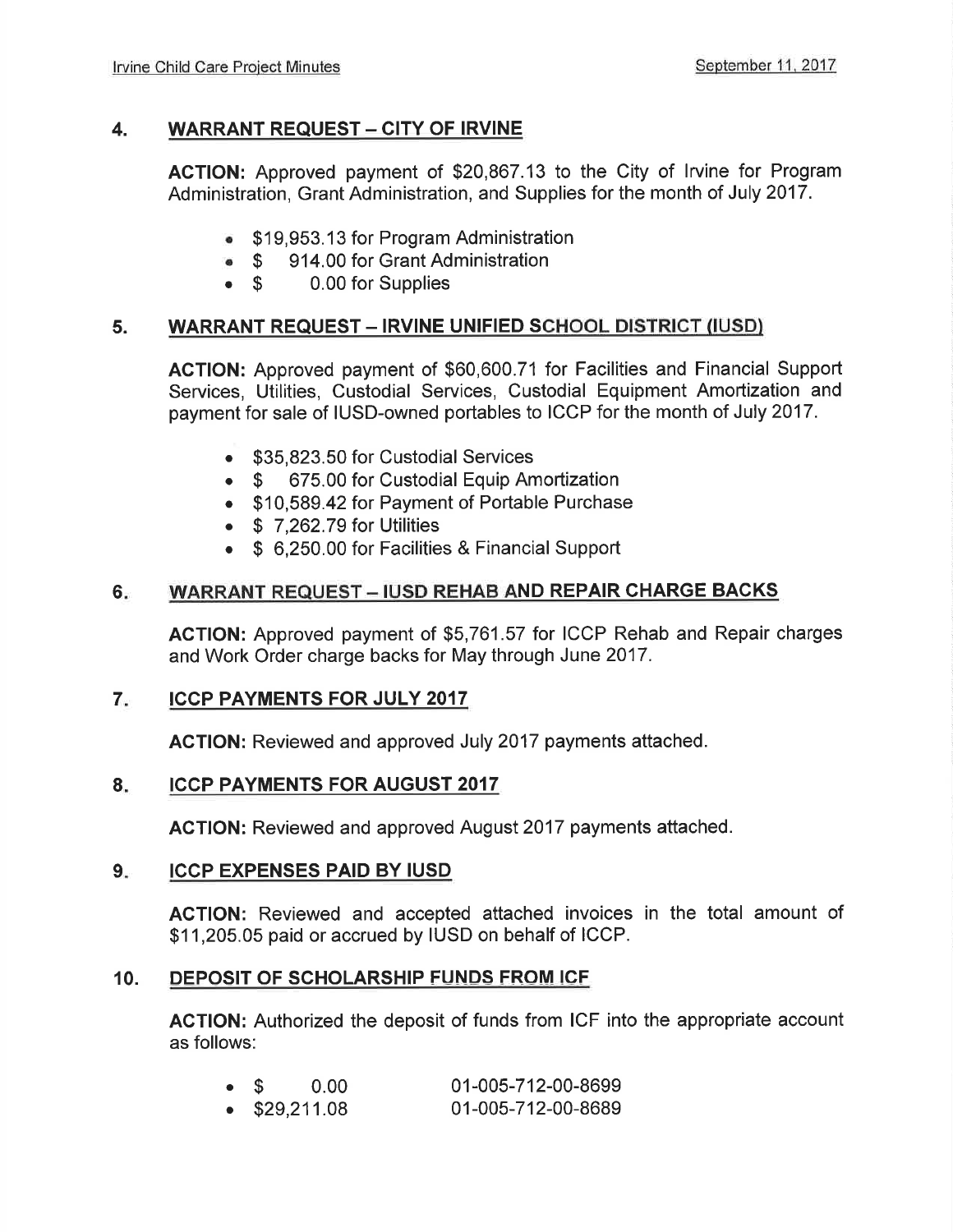# 11. DEPOSIT OF STATE GRANT APPORTIONMENT

AGTION: Authorized the deposit of grant funds from the State Department of Education into the appropriate account as follows:

|  | $\bullet$ \$40,501.00 | 01-005-50100-8290 |
|--|-----------------------|-------------------|

- $\bullet$  \$18,617.00 01-005-50100-8290
- . \$80,786.00 01-005-50100-8590

# 12. CALIFORNIA DEPARTMENT OF EDUCATION GENERAL CHILD CARE AND DEVELOPMENT PROGRAM GRANT FUNDING FY 2016.17 AMENDMENT 02

ACTION: Submitted for the Board's information.

#### CALIFORNIA DEPARTMENT OF EDUCATION GENERAL CHILD CARE AND DEVELOPMENT PROGRAM GRANT FUNDING FY 2017-18 13.

AGTION: Submitted for the Board's information.

#### 14. SUBCONTRACT AGREEMENT WITH CHILD DEVELOPMENT CENTERS. INC. FOR CALIFORNIA DEPARTMENT OF EDUCATION GENERAL CHILD CARE AND DEVELOPMENT PROGRAM GRANT FUNDING

ACTION: Submitted for the Board's information.

# 15. ICF SCHOLARSHIP FUNDING ALLOCATION TO THE ICCP FOR FY 2017-18

AGTION: Accepted an ICF allocation of \$130,000 for child care scholarships for FY 2017-18.

# 16. RENEWAL OF MEMORANDUM OF UNDERSTANDING FOR ICCP USE OF PERMANENET CHILD CARE BUILDINGS AT BEACON PARK K-8 SCHOOL **CAMPUS**

ACTION: Received and filed the Memorandum of Understanding for ICCP use of permanent child care buildings at the Beacon Park K-8 school campus for the time period July 1, 2017 through June 30, 2018.

# BOARD BUSINESS

# 1. ICCP SITE EXPANSION NEEDS ASSESSMENT

Discussion included: Timeline for placement of the child care portables to expand the child care programs at Stonegate, Eastshore and Portola Springs Elementary Schools, ICCP Board interest in assessing all options for expansion of impacted ICCP sites, and alternative child care and financial assistance options for parents looking for care at impacted sites.

ACTION: Submitted for the Board's information.